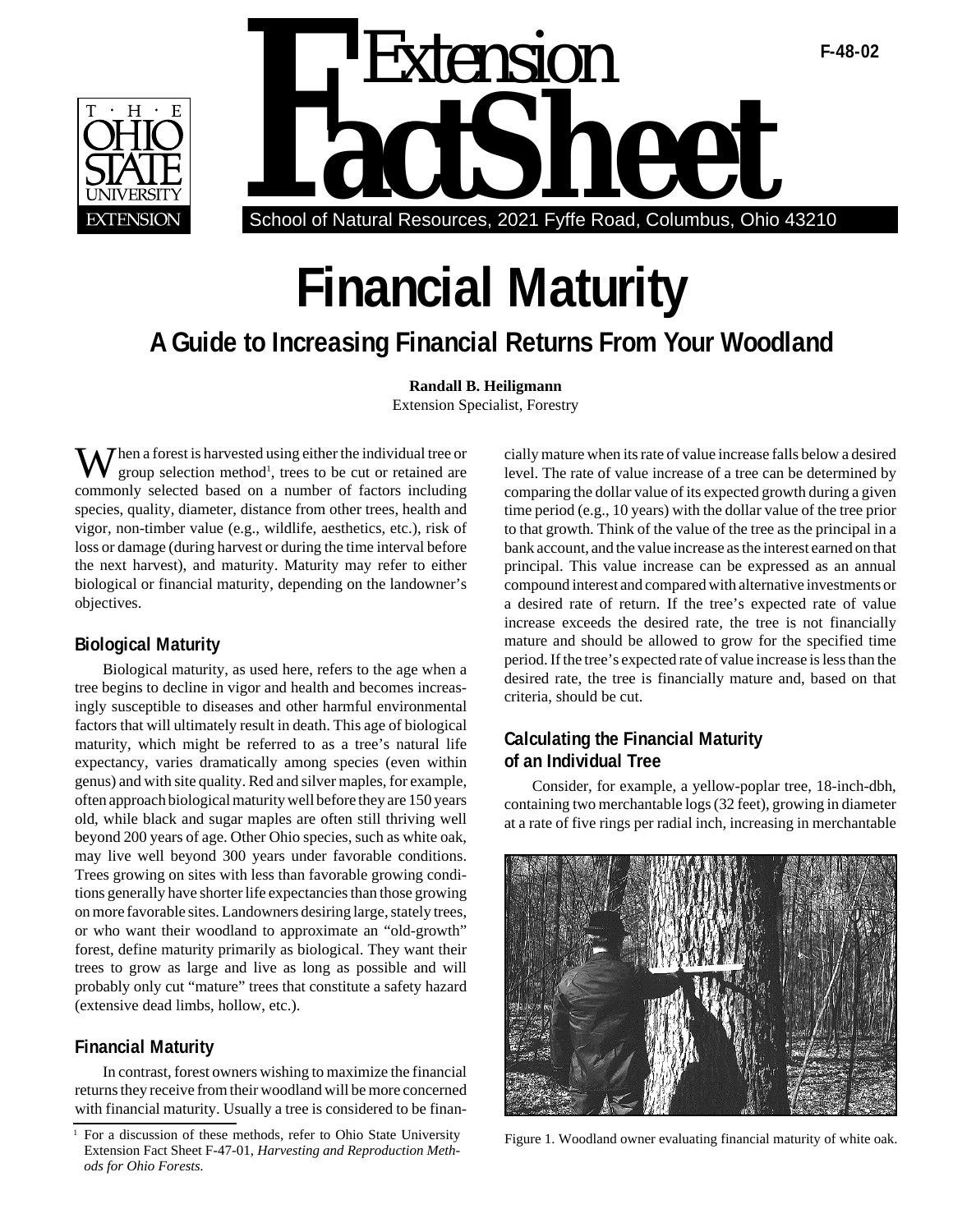height at a rate of one-half log every 10 years, and having a current stumpage value of \$150 per thousand board feet. According to a Doyle volume table2 , the volume of an 18-inch-dbh tree containing two merchantable logs is 160 board feet. With a stumpage price of \$150 per thousand board feet, this tree is worth \$24. In the next 10 years, the tree is expected to grow four inches in diameter and increase one-half log in merchantable height, resulting in a 22-inch-dbh tree containing 2-1/2 merchantable logs and 340 board feet. If the quality of the yellow-poplar remains essentially the same, the stumpage price of the tree will remain \$150 per thousand (excluding inflation), and the stumpage value of this yellow-poplar in 10 years will be \$51. The tree has increased in value \$27, which represents an annual compound interest increase in value of 7.8% (see Figure 2 for calculations). If the woodland owner desired that the trees in the woodland increase in value at an annual rate of at least 5 percent (real rate of return excluding inflation), this yellow-poplar is certainly meeting that standard. It is not financially mature and should not be cut based on that criteria, but allowed to grow for at least the next 10 years.

Now suppose there is another yellow-poplar in the woodland that is also 18 inches in diameter and contains two merchantable logs and 160 board feet. However, it is growing in diameter at a rate of 10 rings per radial inch and will not put on any additional merchantable height due to branchiness. In 10 years, it is expected to be 20 inches in diameter and contain two merchantable logs and 220 board feet. Stumpage price (excluding inflation) will not increase because the tree will not improve enough in size or quality. The current stumpage value of the tree at a stumpage price of \$150 per thousand is \$24; the value after 10 years of growth is expected to be \$33; and the annual compound interest increase in value of the tree over the 10-year period is 3.2%. If, as above, the woodland owner desires the trees to increase in value at a rate of at least 5%, this tree is not achieving that rate. Based on financial maturity criteria, this tree is financially mature and should not be allowed to grow for the next 10 years, but should be cut.

Notice that the quality of both of our yellow-poplar trees remained essentially the same during the time period between cuts. Often, however, the quality of the butt log improves enough that it is worth substantially more (higher stumpage price for butt log volume). What happens to our financial maturity analysis if this occurs? To answer this question, let's look at another tree in our woodland, a 17-inch-dbh white oak that contains two merchantable logs, is growing at the rate of seven rings per radial inch, and will not increase further in merchantable height because of branching. Because this oak currently exhibits a number of branch scars and other minor defects on the butt log, the stumpage price is \$400 per thousand board feet, and the tree, which contains 140 board feet, has a stumpage value of \$56. In 10 years, the tree is expected to be 20 inches in diameter, still contain two merchantable logs, and contain 220 board feet. If, as

#### **Figure 2. Compound Interest Calculations.**

The basic compound interest formula is

$$
PV (1 + I)^y = FV
$$

Where  $PV = present value$ ,  $I = compound$  interest rate,  $y =$  number of years interest compounded, and  $FV =$ future value of "PV" earning interest "I" for "y" years. If, for example, one wanted the value of \$100 five years in the future if it was earning 5% compound interest annually, the answer would be

$$
$100 (1.05)^5 = FV = $127.63
$$

The quantity  $(1.05)^5$  may be obtained by multiplying  $(1.05)(1.05)(1.05)(1.05)(1.05)$ , or if your calculator has a  $y^x$  key, by entering 1.05, then pressing the  $y^x$  key, entering 5, and pressing the equals key.

Note that in our problem of rate of return earned by the yellow poplar tree, we need to solve for the interest rate (I). Using the equation presented previously

$$
PV (1 + I)y = FV
$$
  
\$24(1 + I)<sup>10</sup> = \$51  
(1 + I)<sup>10</sup> = \$51/\$24  
(1 + I)<sup>10</sup> = 2.125

The equation now must be solved for the compound interest value "I" which satisfies the equality. This can be done several ways. One can try different interest rates until they zero in on the one that satisfies the equality. This will take some time. Again, if one has a calculator with a  $y^x$  key and an INV key (INV stands for invert), the equation can quickly be solved for "I" by entering 2.125, pressing the INV key, then pressing the  $y^x$  key, then entering 10, then pressing the  $=$  key. The answer that appears is 1.07829 which is the value of  $(1 + I)$ . I is obtained by subtracting 1 from 1.07829 resulting in 0.07829 or 7.8%.

with our yellow-poplar, the quality of the butt log does not change enough, the stumpage price will remain \$400 per thousand board feet (excluding inflation), the stumpage value of the tree will be \$88, and it will have increased in value at a rate of 4.6% over the 10-year period. If the woodland owner desired that the trees in the  $\frac{1}{2}$  Consult your woodland scale stick or other Doyle volume table such woodland increase in value at an annual rate of at least 5 percent,

as the one in Ohio State University Extension Fact Sheet F-35, *Measuring Standing Trees*.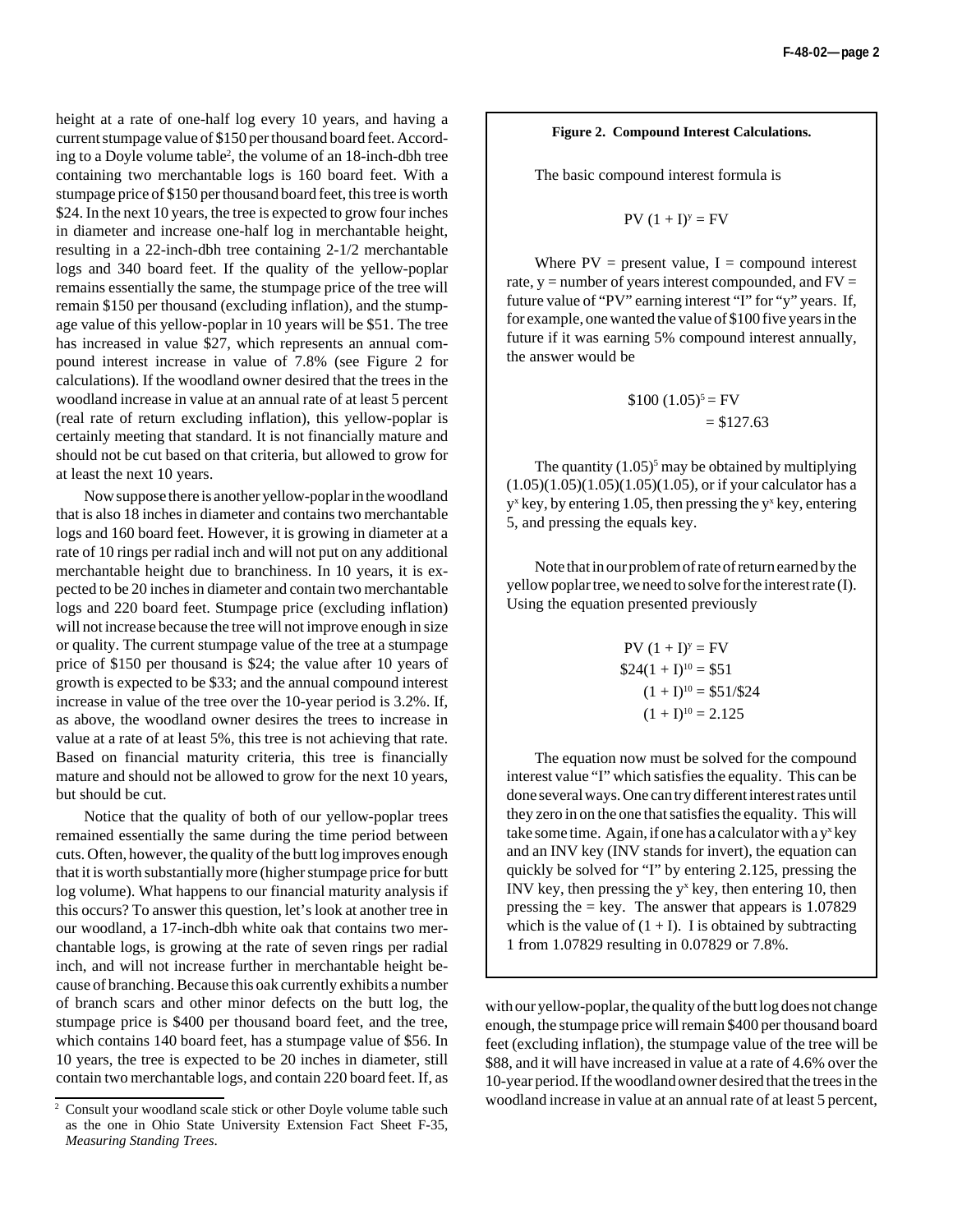this oak is not meeting that standard. Based on financial maturity criteria, it is financially mature and should not be left to grow for the 10-year period.

But now suppose that the butt log is expected to increase in quality enough in the next 10 years to justify a stumpage price of \$650 per thousand board feet. Increases in quality of butt logs are quite common in trees of this size in well-managed stands. As the tree increases in diameter, clear wood covers the branch stubs, branch scars, and other defects, producing a log relatively free of grade-reducing defects. At the end of the 10-year period, the oak is again expected to contain 220 board feet, but with 130 board feet in the butt log (board foot content of a 200-inch-dbh tree containing one merchantable log) worth \$650 per thousand board feet and 90 board feet in the second log (220 board feet in the total tree minus 130 board feet in the first log) worth \$400 per thousand. The total expected stumpage value of the oak in 10 years is \$120.50, and it is increasing in value at a rate of 8% per year. Based on our financial maturity criteria of 5%, this oak should remain in the stand for the 10-year period.

Obviously, calculating the financial maturity of a tree is a complex process that involves estimating many variables, including current stumpage value, diameter, and merchantable height growth rate, possible changes in tree quality, and future stumpage value. Often calculations of financial maturity for a particular tree must be done separately for the butt log and the remainder of the merchantable height because of differences in value. The process can be further complicated by recognizing that the decision not to cut a tree delays for some period of time the establishment of future trees. This delay has a cost that can be calculated and that can be an important factor in some situations. That calculation, however, is beyond the scope of this article.

#### **A Tabular Guideline to Financial Maturity**

Because of the complexity of performing financial maturity calculations, these calculations are not often undertaken by forest landowners. It is important, nevertheless, for anyone involved in managing uneven-aged stands to have an understanding of the concept of financial maturity and some grasp of the rate of return being earned by trees of different species and different sizes. Some landowners and many foresters will calculate financial maturities. Others can gain some valuable insight and general guidelines from a study by Trimble, Mendel, and Kennell<sup>3</sup> in which they present financial maturity guidelines based on their research in uneven-aged forests (see Table 1).

The numbers in the table are tree diameters (2-inch-dbh classes). The table indicates the 2-inch diameter class of each species that will no longer earn the rate-of-return listed at the top of the table. Using the table as a guide to financial maturity, a landowner desiring an annual increase in value of 4 percent would cut an 18-inch black cherry growing on an oak site index 60 unless the butt log was going to increase in grade, but would retain the same tree on a site index 70 or 80. When interpreting this table, it is important to be aware that the table assumes no increase in the grade of the butt log in the tree. According to the authors' research, if the butt log will increase in grade within the period of evaluation (10 years in our examples), it is usually not financially mature and should not be cut.

In their article, Trimble, Mendel, and Kennell make several observations about financial maturity that are worth noting and thinking about.

- The rate of tree earning power in percent is less for trees of large diameter, even though actual dollar earning will often be greater for the larger trees. Remember that the larger diameter trees contain higher volumes and represent a greater principal on which the value increase is earned.
- The rate of earning power in percent is lower for trees of present high quality, even though these trees may have higher dollar earnings. The higher-quality trees represent a greater principal on which the value increase is earned.
- A tree's earning power is greatly increased by improvement in tree quality (grade).
- A tree's earning power increases markedly with increasing diameter growth rate.
- Trees with greater merchantable height usually have slightly higher earning power.
- Trees that increase in merchantable height have higher earning power, providing the upper logs have value.

Two additional useful observations can be made from the table.

- At low rates of return, there are dramatic differences among species in the diameter of a financially mature tree. These differences disappear as rates of return increase.
- Site quality affects the financial maturity size (diameter) of trees. On better sites, where growth rates are higher, larger trees are left for any desired rate of return. In Table 1, for example, if 4 percent is the desired annual growth rate, an 18 inch-dbh white oak on an oak site index 60 or 70 would be judged financially mature and be cut unless the butt log was going to increase in grade before the next harvest. On the other hand, an 18-inch-dbh white oak growing on an oak site index 80 would be evaluated as not financially mature and would be retained until the next harvest, based on financial maturity

Trimble, George R. Jr., Joseph J. Mendel, and Richard A. Kennell. criteria. 1974. *A Procedure for Selection Marking in Hardwoods.* USDAFS Res. Publ. NE-292. 13 pp.